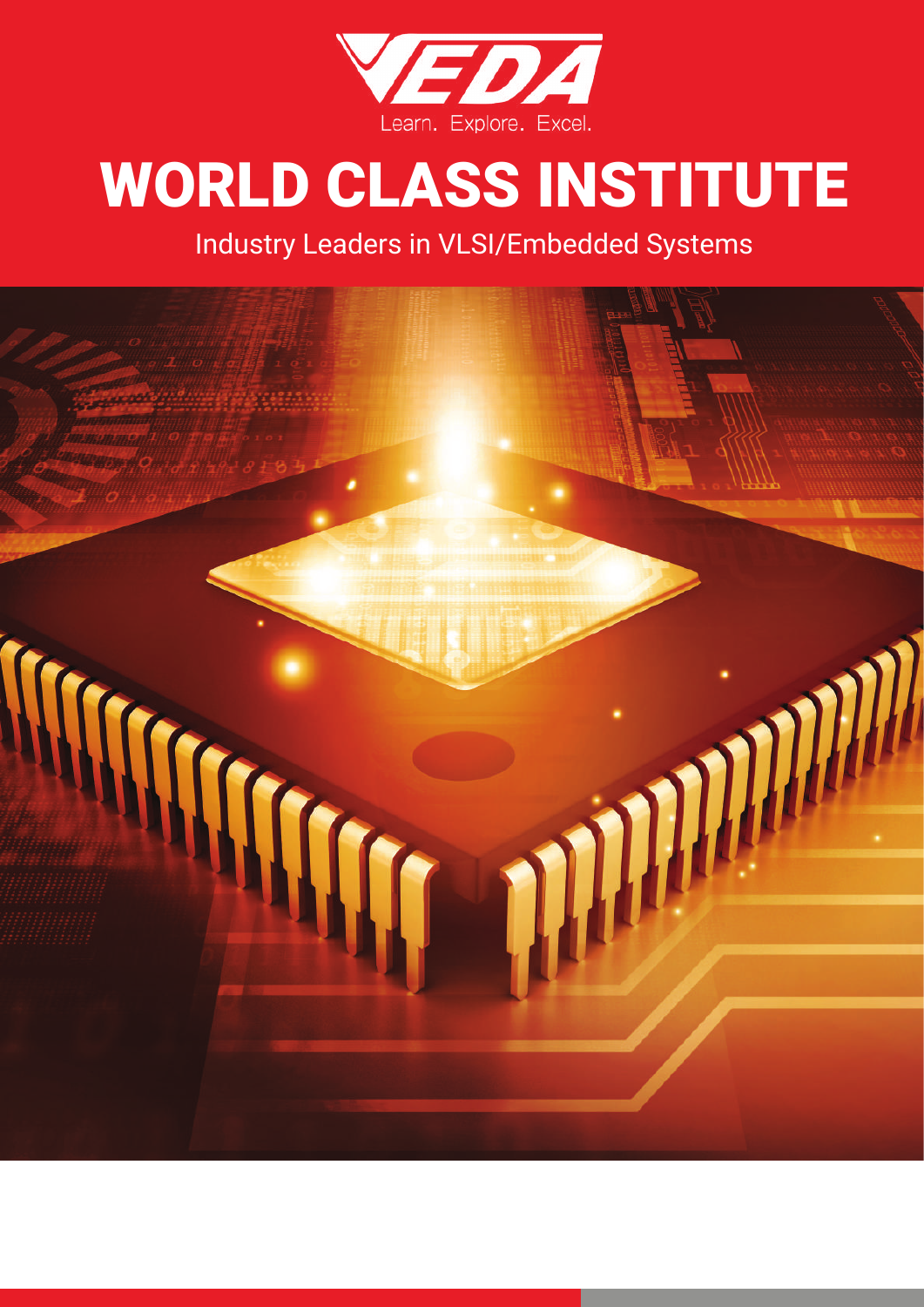# **Industry-Ready Diploma Programs in VLSI Engineering & Embedded System Design**

### Introduction

VEDA IIT, a unit of "The VEDA Educational Society" Hyderabad, is an industry driven world-class institute of excellence providing education and training in the fields of VLSI Engineering (Logic Design, Physical Design Analog and Custom-layout Design), Embedded System Design and Machine Learning. VEDA IIT, a teaching professional industry, is known for conducting fresher engineers' recruitment for the industry and providing corporate sponsored training. It also has an excellent track record offering the MS Program in VLSI Engineering, a collaborative program between a Consortium of VLSI Design Houses and 2 Universities namely Jawaharlal Nehru Technological University Hyderabad in Telangana State and Jawaharlal Nehru Technological University Kakinada in Andhra Pradesh State, India. An industry ready Diploma Program is a new initiative to cater to the needs of a wide spectrum of companies.

### Salient Features

- Associated with a consortium of globally operating Semiconductor, Embedded System Design and AI companies SoCtronics, INVECAS and ATAI. This Consortium helps in designing and structuring the curricula and in imparting industry-oriented training in contemporary technologies.
- VEDA IIT is part of University educational programs supported by Synopsys, Cadence Design Systems, Mentor Graphics/Siemens and Xilinx.
- Conducted various recruitment drives for its consortium companies and others and provided corporate training for around 3,500 professionals, since its inception, many of them presently working in leadership roles across the globe in world class semiconductor companies

### Industry-Ready Diploma Programs

- 1. Duration of the training program: 6 months
- 2. Training fees: Rs.1 Lakh to 2.0 Lakhs depending on the domain
- 3. List of courses, fees and eligibility criteria:

| SI <sub>No</sub> | <b>Course</b>              | Eligibility*                   | <b>Duration</b> | $\overline{\phantom{a}}$ Fees(Rs in Lakhs)# |
|------------------|----------------------------|--------------------------------|-----------------|---------------------------------------------|
|                  | <b>Digital Engineering</b> |                                |                 |                                             |
|                  | Logic Design               | B.Tech./M.Sc. in               | 6 Months        | $1.5\,$                                     |
|                  | <b>Physical Design</b>     | <b>Electronics/ Electrical</b> | 6 Months        | 2.0                                         |
|                  |                            |                                |                 |                                             |

### Analog Engineering

| Analog Design        | B.Tech./M.Sc. in               | 6 Months |          |
|----------------------|--------------------------------|----------|----------|
| Custom Layout Design | <b>Electronics/ Electrical</b> | 6 Months | $\cdots$ |

### Embedded System Design

| <b>Embedded SW Development</b>    | B.Tech./M.Sc. in                                                                  | 6 Months |     |
|-----------------------------------|-----------------------------------------------------------------------------------|----------|-----|
| <b>Application SW Development</b> | <b>Electronics/ Electrical/</b><br><b>Computer Science/IT/</b><br>Instrumentation | 6 Months | 1.2 |
| <b>SW Testing</b>                 |                                                                                   | 6 Months | 1.0 |

\* Final year students also can apply provided their college permits and the candidate can undergo full-time training.

# Taxes are extra as per Govt. rules.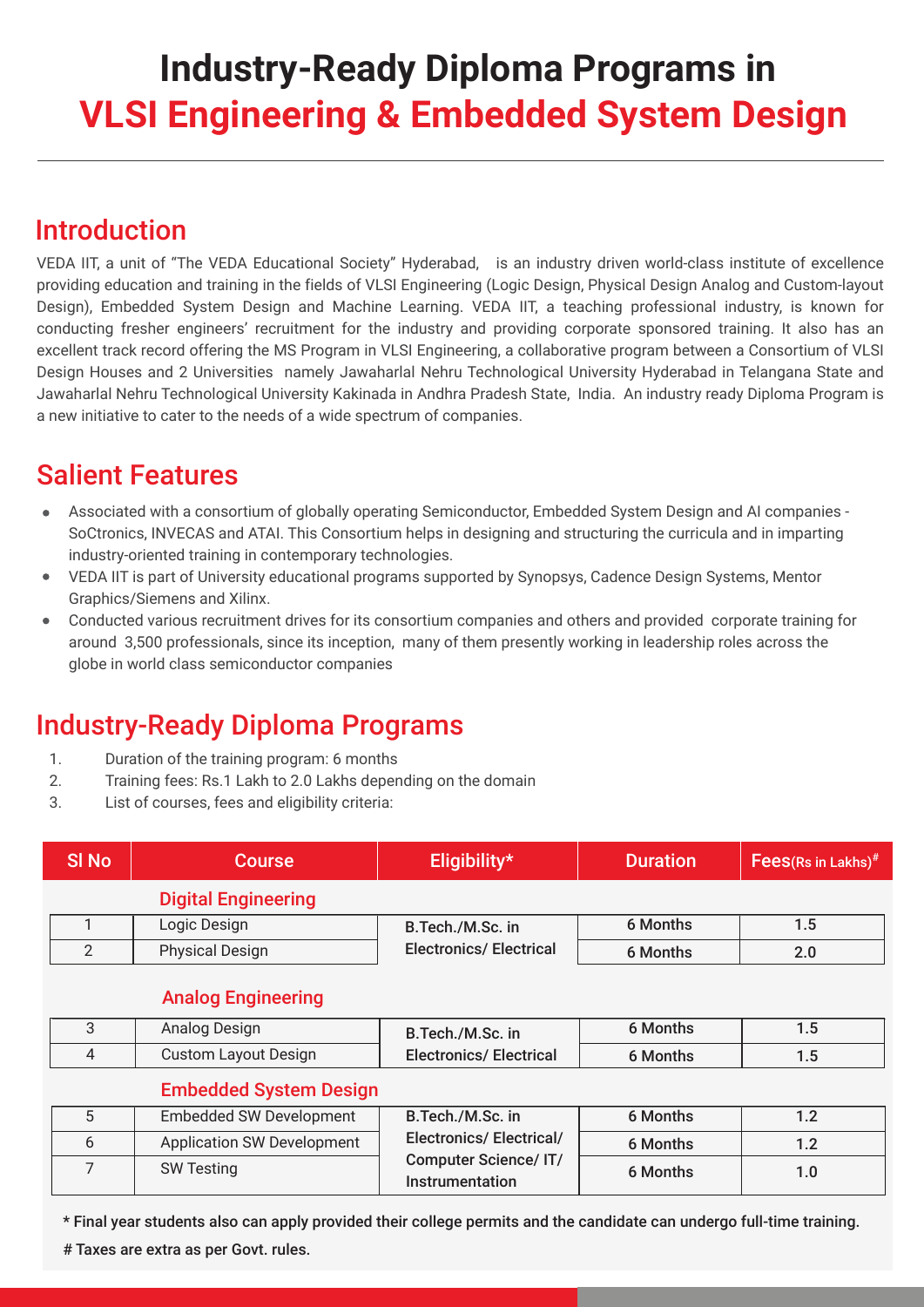

### Highlights of the Programs

- . Curriculum vetted by Industry, from time to time
- . State-of-the-art computing infrastructure
- . Industry standard sign-off tools
- . Industry proven methodologies
- . Industry work environment and practices
- . Interactive and student centric learning
- . Industry experienced faculty and lab professionals
- . Challenging assignments & experiments providing hands-on experience
- . Access to latest books and manuals
- . Expert career guidance and placement assistance
- . Highly competent alumni spread all over the globe in top MNCs

### Entrance Test & Selection criteria

- . Eligible candidates will be sent Hall tickets through e-mail at least 2 days before the test.
- . All candidates with hall tickets must first go through the preliminary test.
- . Short-listed candidates in preliminary test need to take Main test.
- . Short-listed candidates in Main test shall attend interviews.
- . Based on overall merit, candidates will be selected for the program.

# **Application and Registration fees**

- 
- 1. APPLY AT WWW.VEDAIIT.ORG
- 2. Registration Fee: Rs. 500/-
- 3. Last date for application: 03/07/2021

### Seat allocation process

- . Number of seats available in each course is different and may vary from batch to batch.
- . Seat allocation in each domain is purely based on the ranking.
- . If the number of qualified candidates in a particular course exceeds the number of seats, remaining qualified candidates can be considered for the next training batch on a merit-cum-priority basis.
- . If the number of qualified candidates for a particular course is not meeting minimum required strength, the candidates will be considered for the next batch.

### Award of Diploma

### Diploma will be awarded on successful completion of the program.

VEDA has internal assessment for evaluating the performance in the training at the end of each module. 50% is the criteria for Pass 60% is the criteria for First Class 75% is the criteria for Distinction

# Placement Guidance

- 
- . After successful completion of the training, VEDA will facilitate placement guidance in associated companies as well as any other company having requirements for fresh engineers
- . In case the candidate has not met the pass criterion in the assessment conducted at the end of training, VEDA will allow him/her to extend the training for a maximum period of 4 months with additional fees depending on the domain.
- . Within one year of the training, in case the successful candidates are not placed in any of the companies, VEDA can facilitate the candidate to do internship/ additional training.